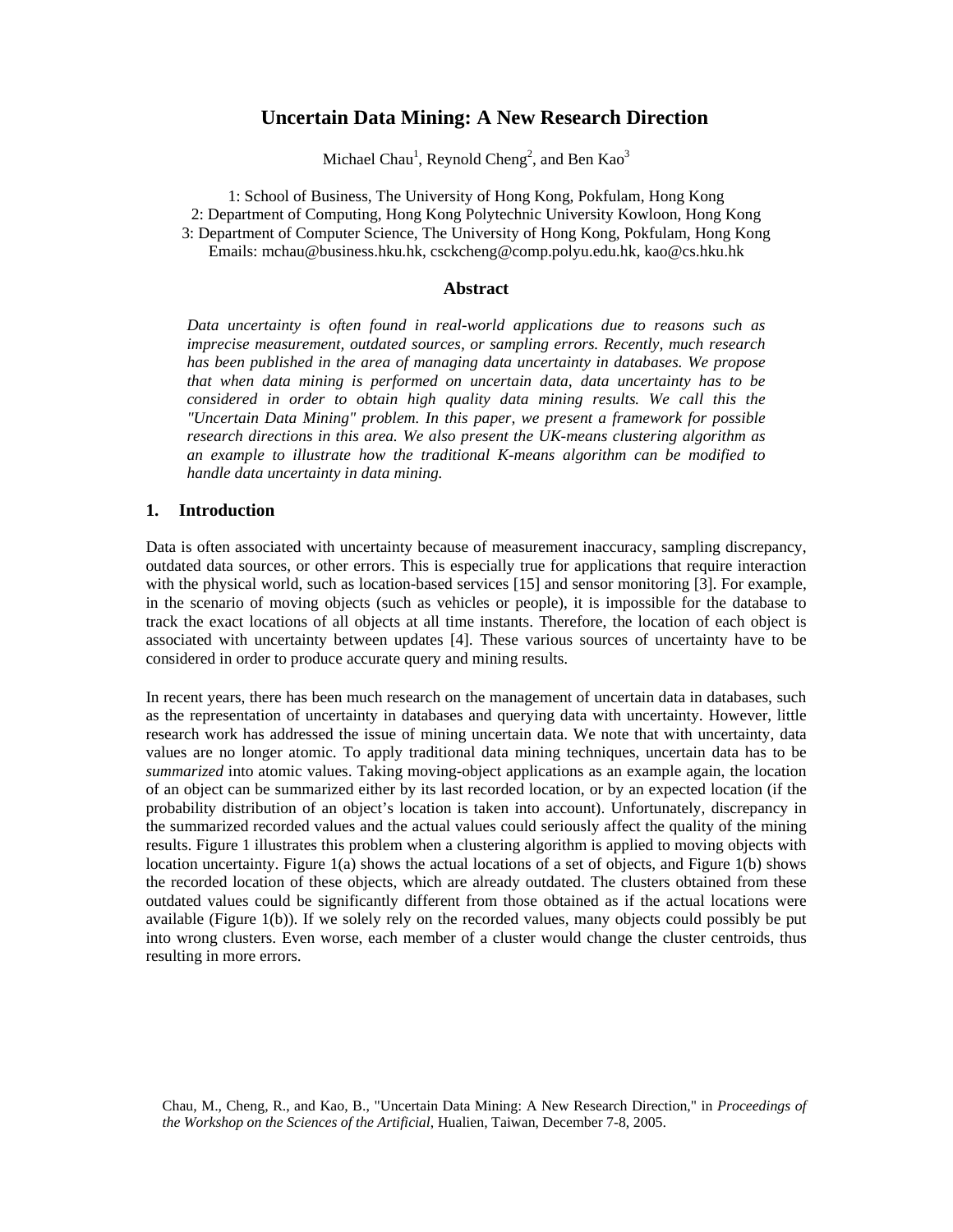

Figure 1. (a) The real-world data are partitioned into three clusters (a, b, c). (b) The recorded locations of some objects (shaded) are not the same as their true location, thus creating clusters a', b', c' and c''. Note that a' has one fewer object than a, and b' has one more object than b. Also, c is mistakenly split into c' and c''. (c) Line uncertainty is considered to produce clusters a', b' and c. The clustering result is closer to that of (a) than (b).

We suggest incorporating uncertainty information, such as the probability density functions (pdf) of uncertain data, into existing data mining methods so that the mining results could resemble closer to the results obtained as if actual data were available and used in the mining process (Figure 2(c)).

In this paper we study how uncertainty can be incorporated in data mining by using data clustering as a motivating example. We call this the *Uncertain Data Mining* problem. In this paper, we present a framework for possible research directions in this area.

The rest of the paper is structured as follows. Related work is reviewed in Section 2. In Section 3 we define the problem of clustering on data with uncertainty and present our proposed algorithm. Section 4 presents the application of our algorithm to a moving-object database. Detailed experiment results are shown in Section 5. We conclude our paper and suggest possible research directions in Section 6.

#### **2. Research Background**

In recent years, there is significant research interest in data uncertainty management. Data uncertainty can be categorized into two types, namely *existential uncertainty* and *value uncertainty*. In the first type it is uncertain whether the object or data tuple exists or not. For example, a tuple in a relational database could be associated with a probability value that indicates the confidence of its presence [1,11]. In value uncertainty, a data item is modelled as a closed region which bounds its possible values, together with a probability density function (pdf) of its value [3,4,12,15]. This model can be used to quantify the imprecision of location and sensor data in a constantly-evolving environment. Most works in this area have been devoted to "imprecise queries", which provide probabilistic guarantees over correctness of answers. For example, in [5], indexing solutions for range queries over uncertain data have been proposed. The same authors also proposed solutions for aggregate queries such as nearest-neighbor queries in [4]. Notice that all these works have applied the study of uncertain data management to simple database queries, instead of to the relatively more complicated data analysis and mining problems.

The clustering problem has been well studied in data mining research. A standard clustering process consists of five major steps: pattern representation, definition of a pattern similarity metric, clustering or grouping, data abstraction, and output assessment [10]. Only a few studies on data mining or data clustering for uncertain data have been reported. Hamdan and Govaert have addressed the problem of fitting mixture densities to uncertain data for clustering using the EM algorithm [8]. However, the model cannot be readily applied to other clustering algorithms and is rather customized for EM. Clustering on interval data also has been studied. Different distance measures, like city-block distance or Minkowski distance, have been used in measuring the similarity between two intervals [6,9]. The pdf of the interval is not taken into account in most of these metrics. Another related area of research is fuzzy clustering. Fuzzy clustering has been long studied in fuzzy logic [13]. In fuzzy clustering, a cluster is represented by a fuzzy subset of a set of objects. Each object has a "degree of belongingness" for each cluster. In other words, an object can belong to more than one cluster, each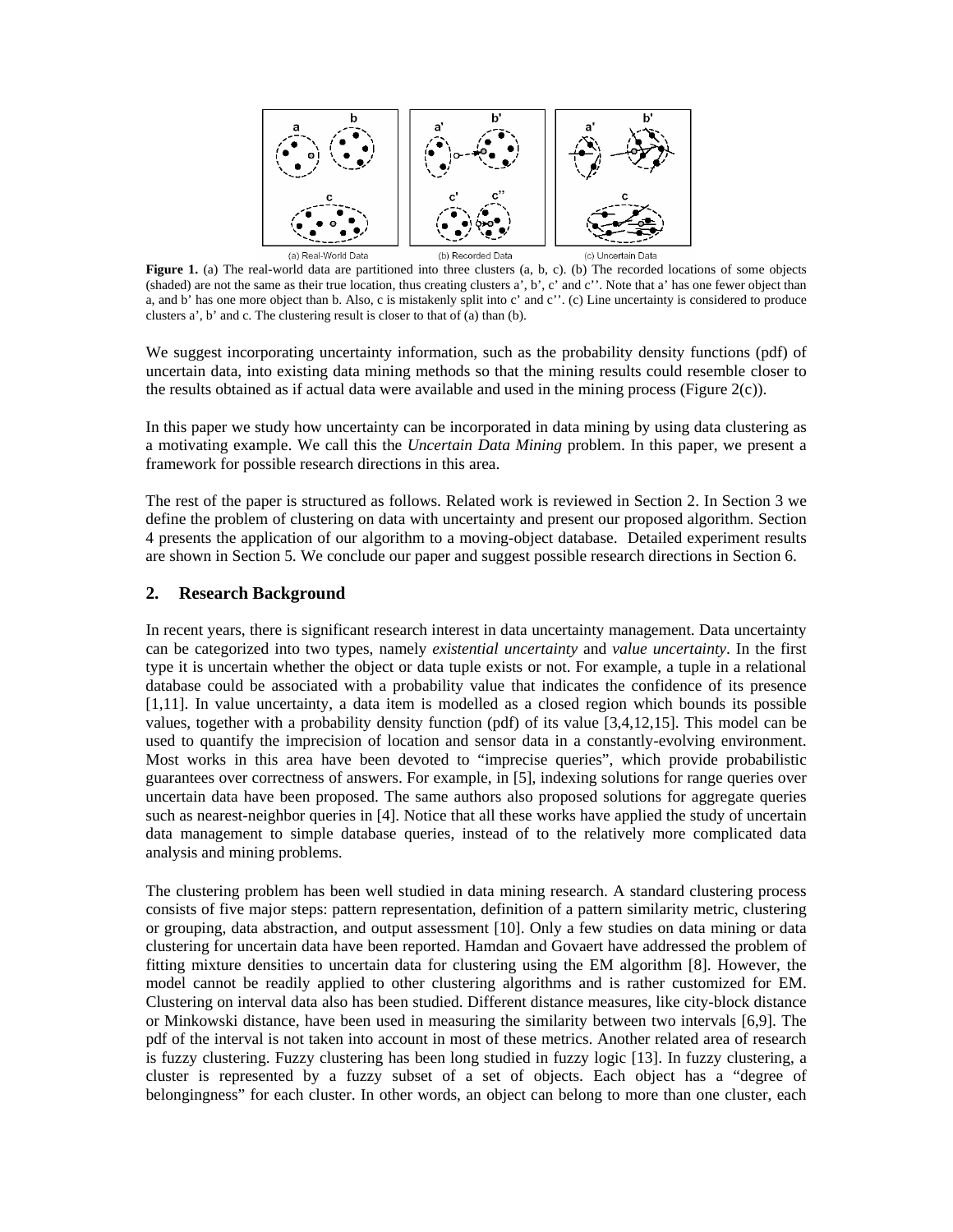with a different degree. The fuzzy *c*-means algorithm was one of the most widely used fuzzy clustering method [2,7]. Different fuzzy clustering methods have been applied on normal data or fuzzy data to produce fuzzy clusters [14]. While their work is based on a fuzzy data model, our work is developed based on the uncertainty model of moving objects.

## **3. Taxonomy of Uncertain Data Mining**

In Figure 2, we propose a taxonomy to illustrate how data mining methods can be classified based on whether data imprecision is considered. There are a number of common data mining techniques, e.g., association rule mining, data classification, data clustering, that need to be modified in order to handle uncertain data. Moreover, we distinguish two types of data clustering: hard clustering and fuzzy clustering. Hard clustering aims at improving the accuracy of clustering by considering expected data values after data uncertainty is considered. On the other hand, fuzzy clustering presents the clustering result in a "fuzzy" form. An example of a fuzzy clustering result is that each data item is given a probability of being assigned to each member in a set of clusters [14].



**Figure 2.** A taxonomy of data mining on data with uncertainty

For example, when uncertainty is considered, there is an interesting problem on how each tuple and the uncertainty associated should be represented in the dataset. Moreover, the notion of *support* and other metrics would need to be redefined. Well-known association rule mining algorithm (such as Apriori) has to be revised in order to take this into account. Similarly, in data classification and data clustering, traditional algorithms may not work any more because uncertainty was not taken into account. Important metrics, like cluster centroids, distance between two objects, or distance between an object and a centroid, have to be redefined and further studied.

## *4. Example on Uncertain Data Clustering*

In this section, we present our work on uncertain data clustering as an example of uncertain data mining. This illustrates our idea of adapting traditional data mining algorithm for uncertain data.

### *4.1 Problem Definition*

Let *S* be a set of *V*-dimensional vectors  $\mathbf{x}_i$ , where  $i = 1$  to *n*, representing the attribute values of all the records to be considered in the clustering application. Each record  $o_i$  is associated with a probability density function (pdf),  $f_i(\mathbf{x})$ , which is the probability density function of  $o_i$ 's attribute values **x** at time *t*. We do not limit how the uncertainty function evolves over time, or what the probability density function of a record is. An example pdf is the uniform density function, which depicts the worst-case or "most uncertain" scenario [3]. Another pdf commonly used is the Gaussian distribution, which can be used to describe measurement errors [12,15].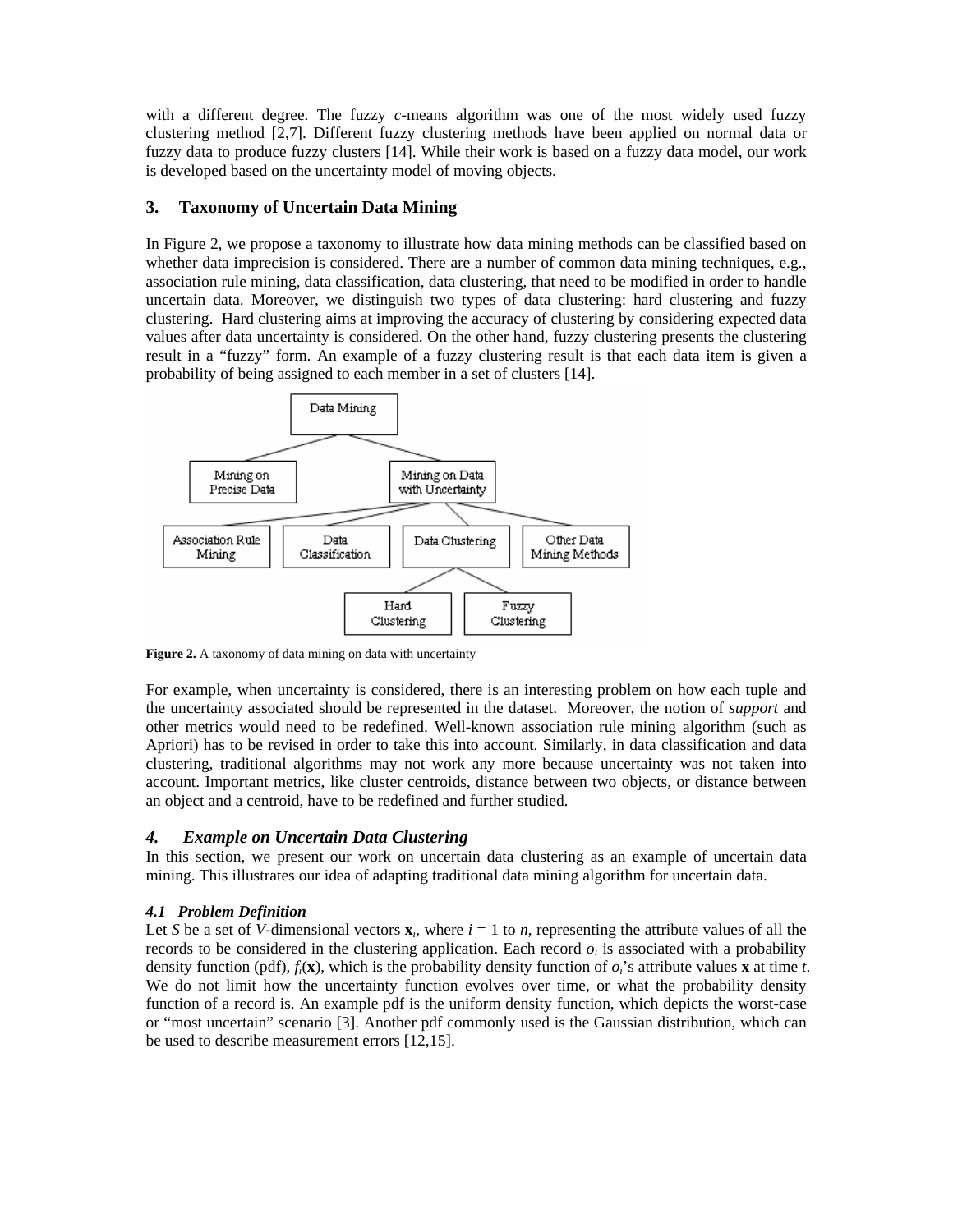The clustering problem is to find a set *C* of clusters  $C_j$ , where  $j = 1$  to *K*, with cluster means  $c_j$  based on similarity. Different clustering algorithms have different objective functions, but the general idea is to minimize the distance between objects in the same cluster while maximizing the distance between objects in different clusters. Minimization of intra-cluster distance can also be viewed as the minimization of the distance between each data point  $\mathbf{x}_i$  and the cluster means  $\mathbf{c}_i$  of the cluster  $C_i$  that  $\mathbf{x}_i$  is assigned to. In this paper, we only consider hard clustering, i.e., every object is assigned to one and only one cluster.

#### *4.2 K-means Clustering for Precise Data*

The classical K-means clustering algorithm which aims at finding a set *C* of *K* clusters *Cj* with cluster mean **c***j* to minimize the sum of squared errors (SSE). The SSE is usually calculated as follows:

$$
\sum_{j=1}^{K} \sum_{x_i \in C_j} \left\| \mathbf{c}_j - \mathbf{x}_i \right\|^2 \tag{1}
$$

where  $|| \cdot ||$  is a distance metric between a data point  $\mathbf{x}_i$  and a cluster mean  $\mathbf{c}_i$ . For example, the Euclidean distance is defined as:

$$
\|\mathbf{x} - \mathbf{y}\| = \sqrt{\sum_{i=1}^{V} |x_i - y_i|^2}
$$
 (2)

The mean (centroid) of a cluster  $C_i$  is defined by the following vector:

$$
\mathbf{c}_j = \frac{1}{|C_j|} \sum_{i \in C_j} \mathbf{x}_i
$$
 (3)

The K-means algorithm is as follows:

- 1. Assign initial values for cluster means  **to**  $**c**<sub>K</sub>$
- 2. **repeat**
- 3. **for**  $i = 1$  to *n* **do**
- 4. Assign each data point  $\mathbf{x}_i$  to cluster  $C_j$  where  $||\mathbf{c}_j \mathbf{x}_i||$  is the minimum.
- 5. **end for**
- 6. **for**  $j = 1$  to  $K$  **do**

7. Recalculate cluster mean  $c_i$  of cluster  $C_i$ 

- 8. **end for**
- 9. **until** convergence
- 10. **return** *C*

Convergence can be defined based on different criteria. Some example convergence criteria include: (1) when the change in the sum of squared errors is smaller than a certain user-specified threshold, (2) when no objects are reassigned to a different cluster in an iteration and (3) when the number of iterations has reached a pre-defined maximum number.

#### *4.3 K-means Clustering for Uncertain Data*

In order to take into account data uncertainty in the clustering process, we propose a clustering algorithm with the goal of minimizing the *expected* sum of squared errors *E*(SSE). Notice that a data object  $\mathbf{x}_i$  is specified by an uncertainty region with an uncertainty pdf  $f(\mathbf{x}_i)$ . Given a set of clusters,  $C_i$ 's the expected SSE can be calculated as follow:

$$
E\left(\sum_{j=1}^{k} \sum_{i \in C_j} \left\| \mathbf{c}_j - \mathbf{x}_i \right\|^2 \right)
$$
  
\n
$$
= \sum_{j=1}^{k} \sum_{i \in C_j} E\left(\left\| \mathbf{c}_j - \mathbf{x}_i \right\|^2 \right)
$$
  
\n
$$
= \sum_{j=1}^{k} \sum_{i \in C_j} \int_{\mathbf{c}} \left\| \mathbf{c}_j - \mathbf{x}_i \right\|^2 f(\mathbf{x}_i) d\mathbf{x}_i
$$
\n(4)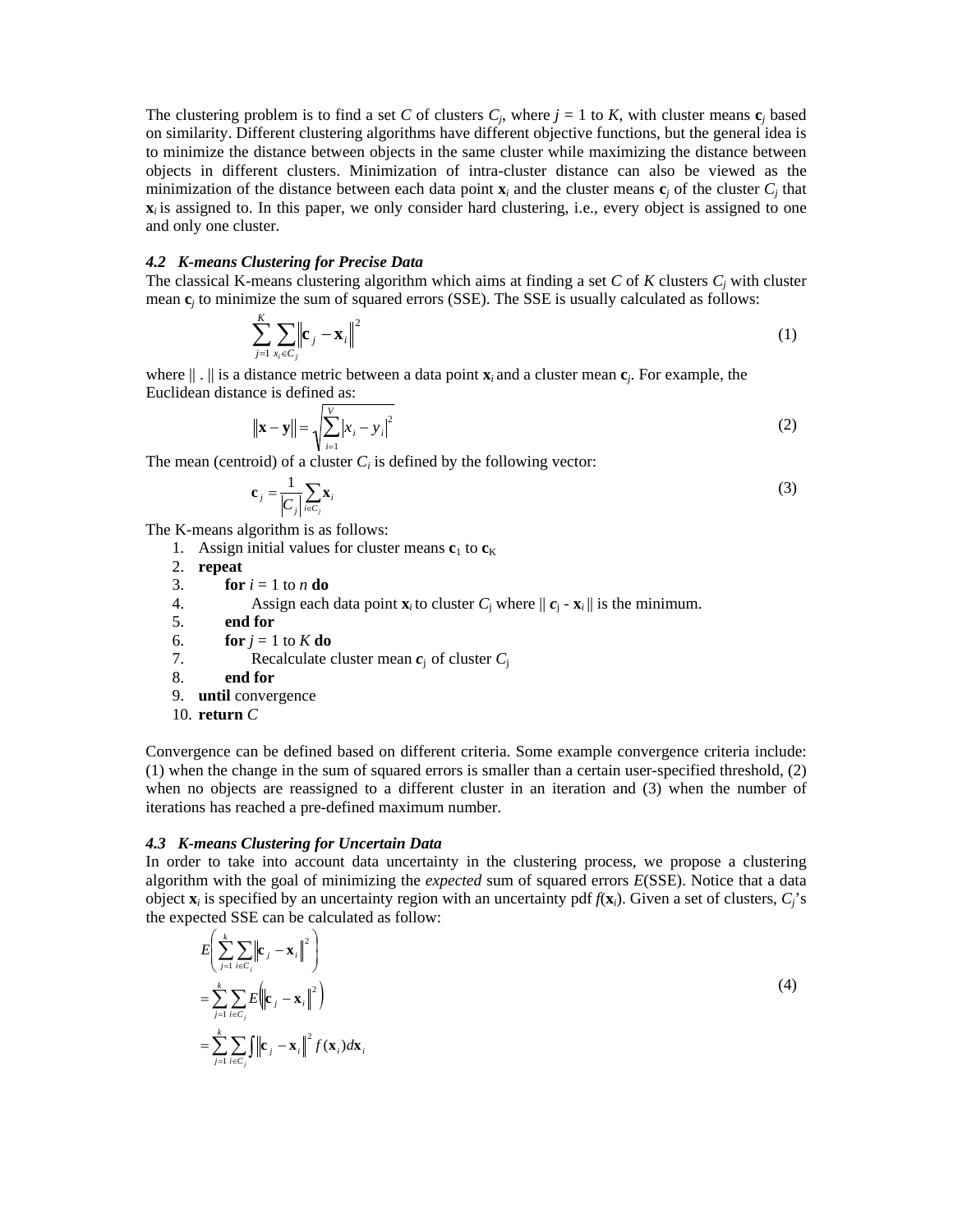Cluster means are given by:

$$
\mathbf{c}_{j} = E \left( \frac{1}{|C_{j}|} \sum_{i \in C_{j}} \mathbf{x}_{i} \right)
$$
  
\n
$$
= \frac{1}{|C_{j}|} \sum_{i \in C_{j}} E(\mathbf{x}_{i})
$$
  
\n
$$
= \frac{1}{|C_{j}|} \sum_{i \in C_{j}} \mathbf{S}_{i} f(\mathbf{x}_{i}) d\mathbf{x}_{i}
$$
 (5)

We now propose a new K-means algorithm, called UK-means, for clustering uncertain data.

- 1. Assign initial values for cluster means  $\mathbf{c}_1$  to  $\mathbf{c}_K$
- 2. **repeat**

=

- 3. **for**  $i = 1$  to *n* **do**
- 4. Assign each data point  $\mathbf{x}_i$  to cluster  $C_i$  where  $E(||\mathbf{c}_i \mathbf{x}_i||)$  is the minimum.
- 5. **end for**
- 6. **for**  $j = 1$  to  $K$  **do**
- 7. Recalculate cluster mean **c**<sup>j</sup>of cluster *C*<sup>j</sup>
- 8. **end for**
- 9. **until** convergence
- 10. **return** *C*

The main difference between UK-mean clustering and K-means clustering lies in the computation of distance and clusters. In particular, UK-means compute the *expected* distance and cluster centroids based on the data uncertainty model. Again, convergence can be defined based on different criteria. Note that if the convergence is based on squared error, *E*(SSE) as in Equation (4) should be used instead of SSE.

In Step 4, it is often difficult to determine  $E(||\mathbf{c}_i - \mathbf{x}_i||)$  algebraically. In particular, the variety of geometric shapes of uncertainty regions (e.g., line, circle) and different uncertainty pdf imply that numerical integration methods are necessary. In view of this,  $E(||\mathbf{c}_i - \mathbf{x}_i||^2)$ , which is easier to obtain, is used instead. This allows us to determine the cluster assignment (i.e., Step 4) using a simple algebraic expression.

### **5. A Case Study and Evaluation**

### *5.1 Clustering Data with Line-moving Uncertainty*

The UK-means algorithm presented in the last section is applicable to any uncertainty region and pdf. To demonstrate the feasibility of the approach, we describe how the proposed algorithm can be applied to uncertainty models specific to moving objects that are moving in a two-dimensional space. We also present the evaluation results of the algorithm. The algorithm was applied to a model with the *unidirectional line-moving uncertainty*, which requires that each object's location is uniformly distributed in a line segment along the line of movement in one direction.

Suppose we have a centroid  $c = (p, q)$  and a data object x specified by a line uncertainty region with a uniform distribution. Let the end points of the line segment uncertainty be  $(a,b)$  and  $(c,d)$ . The line equation can be parametrized by  $(a + t (c - a), b + t (d - b))$ , where *t* is between [0,1]. Let the uncertainty pdf be  $f(t)$ . Also, let the distance of the line segment uncertainty be  $D = \sqrt{(c-a)^2 + (d-b)^2}$ . We have:

$$
E(||\mathbf{c} - \mathbf{x}||^2) = \int_0^1 f(t)(D^2t^2 + Bt + C)dt
$$
\n(6)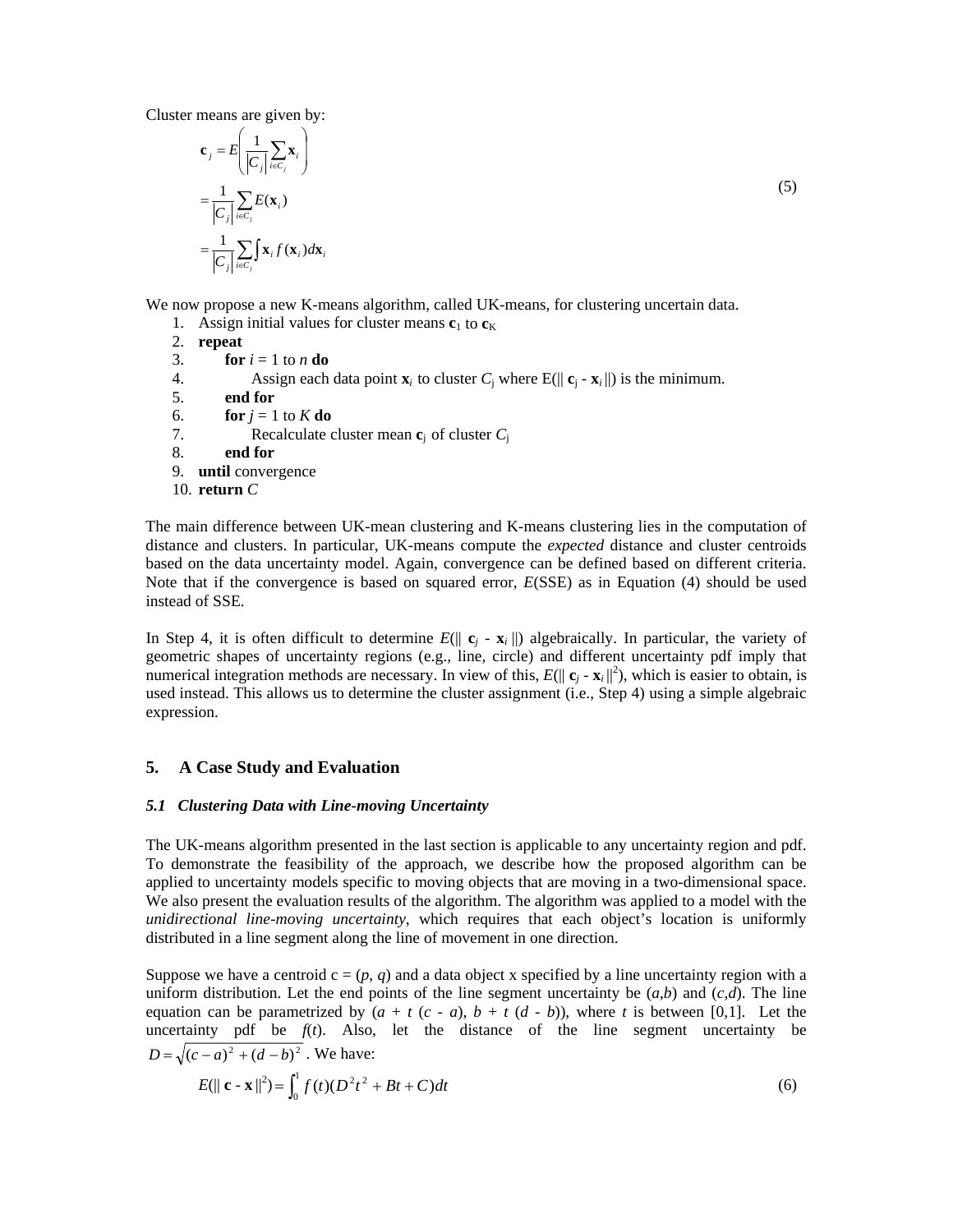where 
$$
B = 2[(c - a)(a - p) + (d - b)(b - q)]
$$
  
 $C = (p - a)^2 + (q - b)^2$ 

If  $f(t)$  is uniform, then  $f(t) = 1$ , and the above becomes:

$$
E(\text{distance of line uncertainty from centroid}^2) = \frac{D^2}{3} + \frac{B}{2} + C \tag{7}
$$

We are thus able to compute the expected squared distance easily for line-moving uncertainty for uniform distribution. These formulae can be readily used by the UK-means algorithm to decide the assignment of clusters. Nonetheless, the use of uniform distribution is only a specific example here. When the pdf's are not uniform (e.g., Gaussian), sampling techniques can be used to estimate  $E(||\mathbf{c}_i - \mathbf{c}_i||)$  $\mathbf{x}_i$  ||).

#### *5.2 Experiments*

Experiments were conducted to evaluate the performance of UK-means. The goal is to study whether the inclusion of data uncertainty improves clustering quality. We simulate the following scenario: a system that tracks the locations of a set of moving objects has taken a snapshot of the whereabouts of the objects. This location data is stored in a set called **recorded**. Each object assumes an uncertainty model. Let **uncertainty** captures such uncertainty information. We compare two clustering approaches: (1) apply K-means to **recorded** and (2) apply UK-means to **recorded** + **uncertainty**. More specifically, we first generated a set of random data points in a 100 x 100 2D space as **recorded**. For each data point, we then randomly generated its uncertainty according to the unidirectional lineuncertainty model. The uncertainty specification (**uncertainty**) of an object contains the type of the uncertainty (bidirectional line), the maximum distance *d* that the object can move, and the direction that the object can move.

The *actual locations* of the objects were then generated based on **recorded** and **uncertainty**, simulating the scenario that the objects have moved away from their original locations as registered in **recorded**. Specifically, for each data point, we took its position in **recorded** and then generated a random number to decide the distance that the object should have moved. If it is free-moving (circle) uncertainty or bidirectional uncertainty, we generated another random number to see which direction the object should move. We use **actual** to denote the set of actual locations of the objects.

Ideally, a system should know **actual** and apply K-means on the actual locations. Although not practical, such clustering result serves as a good reference for the quality of clustering result. Hence, we compute and compare the cluster output of the following data sets:

- (1) **recorded** (using classical K-means)
- (2) **recorded + uncertainty** (using UK-means)
- (3) **actual** (using classical K-means)

In order to verify the ability of the UK-means algorithm in generating a set of clusters close to the ones generated from **actual**, we apply a widely-used metric known as the Adjusted Rand Index (ARI), which measures the similarity between clustering results [16]. A higher ARI value indicates a higher degree of similarity between two clusters. We will compare the ARI between the sets of clusters created in (2) and (3) and the ARI between those created in (1) and (3).

Three parameters, namely number of objects (*n*), number of clusters (*K*), and the maximum distance an object can move (*d*), were varied during the experiment. Table 1 shows the different experiment results by varying *d* while keeping  $n = 1000$  and  $K = 20$ . Under each set of different parameter settings, 500 rounds were run. In each round, the sets of **recorded**, **uncertainty**, and **actual** were first generated and the same set of data was used for the three clustering processes. The same set of initial centroids were also used in each of the three processes in order to avoid any bias resulting from the initial conditions of the K-means and UK-means algorithms. In each round, both K-means (in (1) and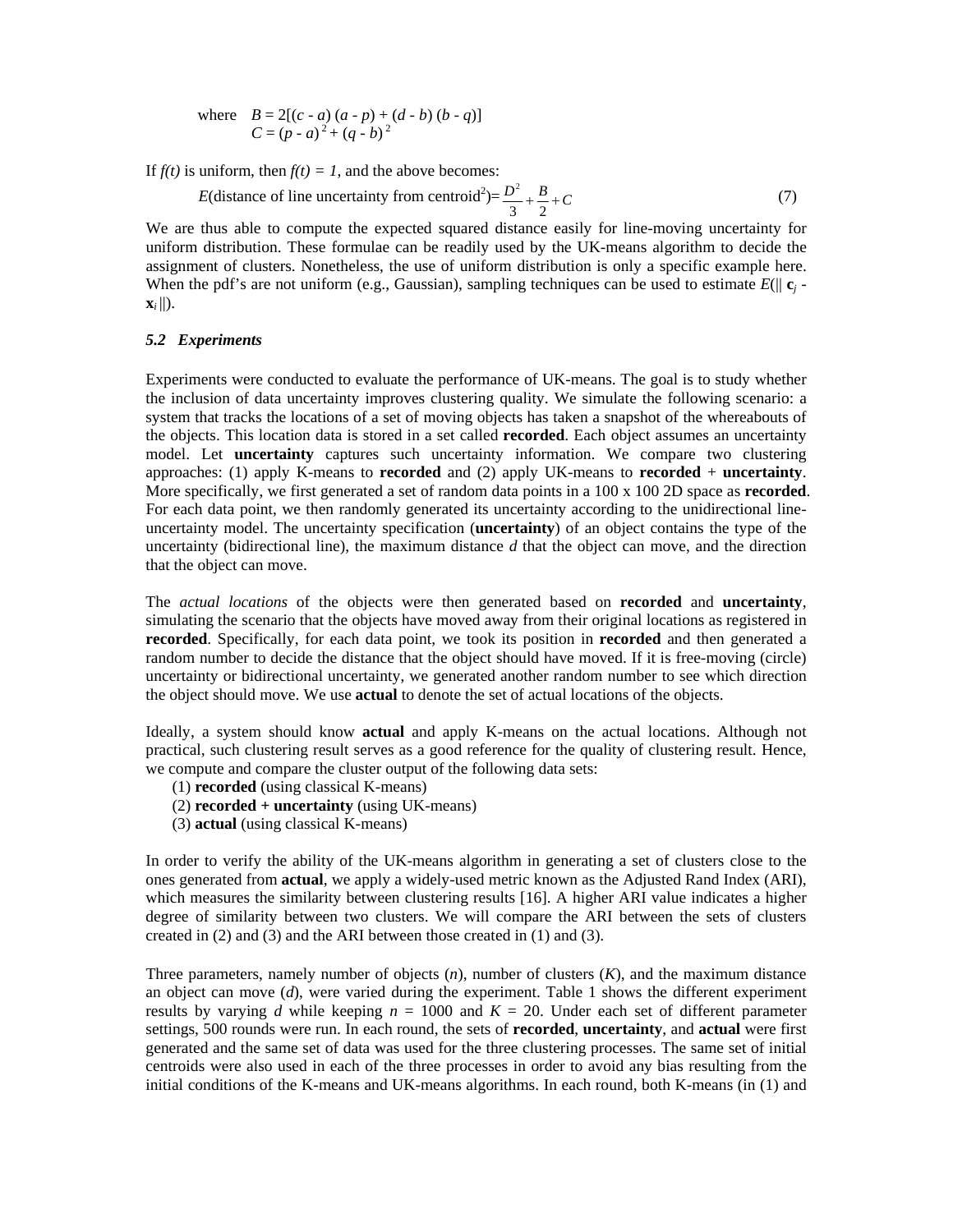(3)) and UK-means (in (2)) were allowed to run until there was no change in cluster membership for all objects in two consecutive iterations, or when the number of iterations reached 10000. The ARI values and time elapsed were averaged across the 500 runs for UK-means and K-means, respectively.

As can be seen from Table 1, the UK-means algorithm consistently showed a higher ARI than the traditional K-means algorithm applied on the recorded data. Pairwise *t*-tests were conducted and the results showed that the difference in the ARI values of the two methods was significant for all setting  $(p < 0.000001$  for every case). The results demonstrated that the clusters produced by the UK-means algorithm were more similar to those clusters obtained from the real-world data. In other words, the UK-means algorithm can give a set of clusters that could be a better prediction of the clusters that would be produced if the real-world data were available.

| D                | 2.5   |        | 7.5    | 10     | 20     | 50      |
|------------------|-------|--------|--------|--------|--------|---------|
| ARI (UK-means)   | 0.733 | 0.689  | 0.652  | 0.632  | 0.506  | 0.311   |
| ARI (K-means)    | 0.700 | 0.626  | 0.573  | 0.523  | 0.351  | 0.121   |
| Improvement      | 0.033 | 0.063  | 0.079  | 0.109  | 0.155  | 0.189   |
| % of improvement | 4.77% | 10.03% | 13.84% | 20.82% | 44.34% | 155.75% |

**Table 1.** Experiment results

In terms of efficiency, we found that the UK-means algorithm requires more computational time than K-means, but it often only required a reasonable amount of extra time, which is well justified since the clustering quality is higher when uncertainty is considered.

We further conducted experiments by varying *n*, *K*, and *d* for different values, while keeping the other variables constant. In all cases, we found that the UK-means algorithm showed improvement over the traditional K-means algorithm, and the differences were all statistically significant (as shown by the *t*test result in each case). Our preliminary results showed that the improvement of the UK-means algorithm is higher when the degree of uncertainty (as represented by *d*) increases. On the other hand, the number of objects and number of clusters do not have a large effect on the performance of the UK-means algorithm, except when the number of clusters is very small.

## **6. Conclusion and Future Work**

Traditional data mining algorithms do not consider uncertainty inherent in a data item and can produce incorrect mining results that do not correspond to the real-world data. In this paper we propose a taxonomy of research in the area of uncertain data mining. We also present the UK-means algorithm as a case study and illustrate how the proposed algorithm can be applied. With the increasing complexity of real-world data brought by advanced sensor devices, we believe that uncertain data mining is an important and significant research area.

## **Acknowledgement**

We would like to thank Jackey Ng (University of Hong Kong), David Cheung (University of Hong Kong), Edward Hung (Hong Kong Polytechnic University), and Kevin Yip (Yale University) for their valuable suggestions.